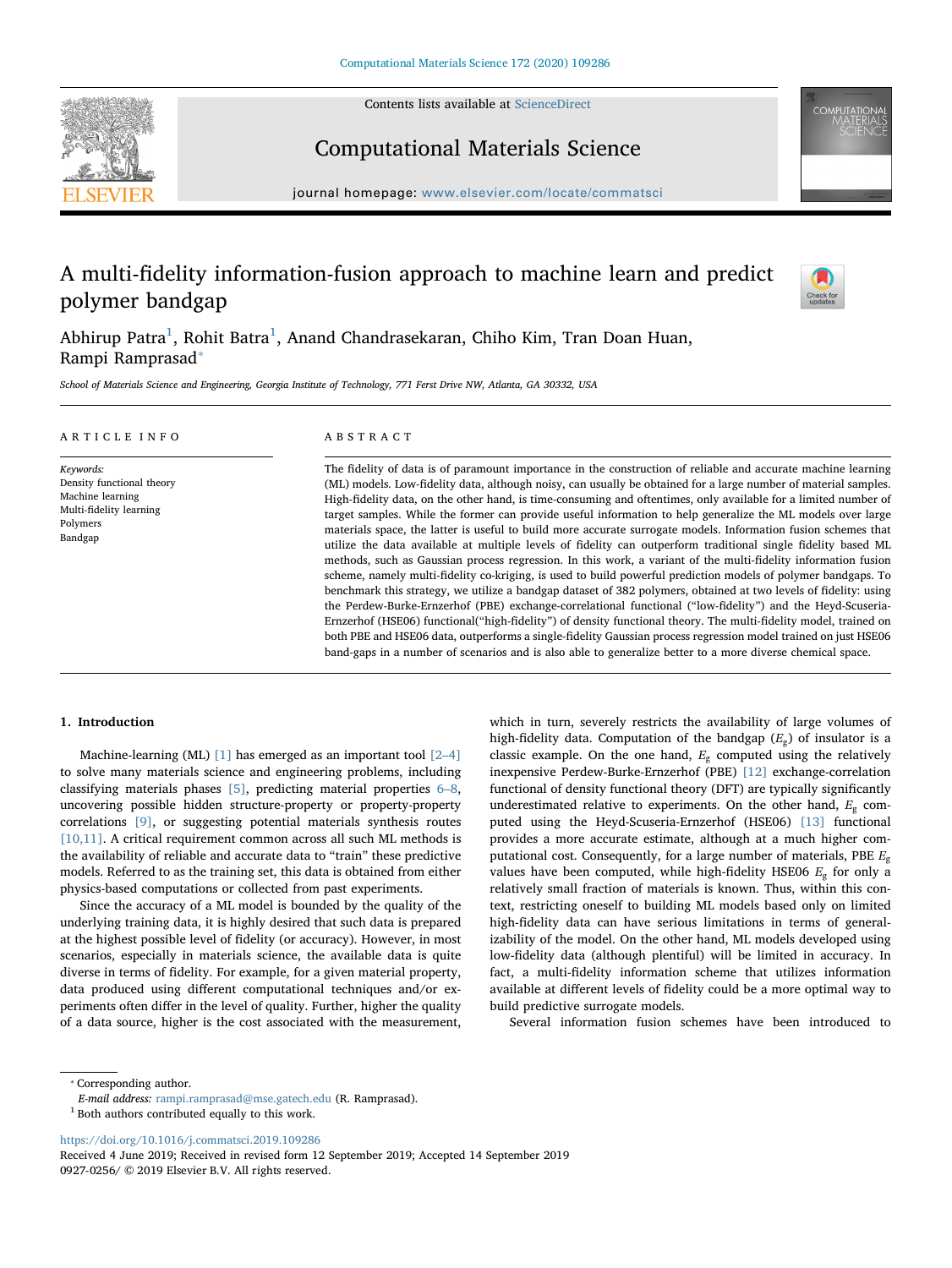<span id="page-1-0"></span>

Fig. 1. Comparison of the datasets and mapping functions learned using the SF and the MF approach. The SF maps the fingerprint/feature space to the targeted HSE bandgap ( $y_{hi}$ ) via  $f(x) \rightarrow y_{hi}$ . On the other hand, the MF model utilizes the same fingerprint space to predict low-fidelity bandgap ( $y_{io}$ ) via  $f^{lo}(x) \rightarrow y_{lo}$  and the difference between these two fidelities using the  $f^d(\mathbf{x}) \to \Delta = y_{hi} - y_{lo}$  mapping relation.

combine knowledge available at multiple levels of fidelity for a common target property of interest [\[14\].](#page-4-8) These include, Δ-learning (which uses low-fidelity data as a fingerprint/feature) and the multifidelity co-kriging (MF) approach. Recently, Batra and co-workers [\[14\]](#page-4-8) showed the superiority of the MF approach over other methods, especially when the size of high-fidelity dataset is particularly limited. [Fig. 1](#page-1-0) illustrates the difference between the traditional single-fidelity (SF) based learning and the MF approach. In the SF scheme, only the target property obtained at the highest level of fidelity (*i. e.*,  $y_{hi}$ ) is used to learn a mapping from the material fingerprint (**x**). On the other hand, in the MF approach, property values obtained from two (or more) levels of fidelity, i.e.,  $y_{lo}$  and  $y_{hi}$ , are used simultaneously to construct the ML model. It is important to note that the MF scheme also learns from instances where just the low-fidelity value is known, and the corresponding high-fidelity value is unknown – one such case is marked as "missing" in the column  $y_{hi}$  in [Fig. 1\(](#page-1-0)b). Owing to its advantages over traditional SF scheme, the MF method has been recently employed in some chemical or materials science problems. For example, Pilania et al. [\[15\]](#page-4-9) used the MF framework to learn bandgap in perovskite materials obtained at two levels of fidelity using different DFT functionals.

In this work, we explore the utilization of the MF strategy in polymer informatics. We previously demonstrated  $[16,17]$  the power of the SF scheme in learning from computed [\[18\]](#page-4-11) and measured data for several properties of polymers, e.g., bandgap *E*<sub>g</sub>, dielectric constant  $∈$ , glass transition temperature *T*g, etc. culminating in a polymer informatics platform named Polymer Genome (PG). Several polymer designs have emerged from this effort [19–[21\].](#page-4-12) Since the chemical or configurational space spanned by polymers is enormous, a MF learning approach is quite appropriate wherein large regions of the space are explored at a low-fidelity level, while a few interesting cases are explored at a higher-fidelity level (the above example of bandgap computation is particularly valid for the case of polymers). Advanced approached such as these can significantly expand and extend recent polymer discovery efforts [22–[24\].](#page-4-13) Our results clearly show that utilizing less accurate PBE bandgap in conjunction with only a few HSE06 bandgap values to train the MF model resulted in much better learning performance when compared to the Gaussian Process Regression (GPR) models trained using just the high-fidelity HSE06 bandgap data. Thus, the MF approach can clearly help to accelerate the polymer (or materials) discovery process by effective use of limited resources aimed at large number of exploratory and cheap low-fidelity points, along with only a few expensive, but accurate, high-fidelity values.

This paper is organized as follows. In the "Methodology" section we describe the dataset utilized in this work, and provide theoretical details on its generation. The SF and the MF methods are discussed next in the same section. In "Results & Discussions" we benchmark the performance of the SF and MF approaches in a number of different scenarios. Finally, in the "Conclusion" section we summarize the insights gained in this work and provide a perspective of how such MF approaches could be of relevance in other aspects of the rational-design of polymeric materials.

# 2. Methodology

# 2.1. Dataset

An important property of a polymer that describes its usefulness as an optical, electronic or energy storage material is its electronic bandgap. Thus, we considered a DFT computed bandgap dataset of 382 polymers, calculated using both PBE and HSE06 functionals [\[18\].](#page-4-11) Details of how these polymer crystal structures were constructed and their properties were computed can be found in earlier works [\[18,23,25\]](#page-4-11). [Fig. 2](#page-2-0) shows the correlation between the low-fidelity PBE bandgaps (*E*<sup>g</sup> PBE) and the high-fidelity HSE06 bandgaps (*E*<sup>g</sup> HSE). As expected, the PBE bandgaps are underestimated compared to those calculated using the HSE06 functional but this underestimation is not strictly linear. Further, the dataset can be seen to span a fairly large range of bandgap values (0.75–10 eV), containing polymers with very high bandgap, such as Polyoxymethylene  $([-CH<sub>2</sub>-O<sub>-</sub>]<sub>n</sub>)$  and Poly-2,3,3-Trifluoroacryloyl fluoride  $([-C_3F_4O_1]_n)$  with bandgap of 9 and 10 eV, respectively, and polymers like Polythiophene  $([-C<sub>4</sub>H<sub>2</sub>S<sub>-</sub>]<sub>n</sub>)$  with a bandgap of just 0.75 eV. In terms of chemical diversity, the 382 polymers are composed of six atomic species: C, H, O, N, S, and F, and the following buildingblocks: CH<sub>2</sub>, CO, CS, NH, C<sub>6</sub>H<sub>4</sub>, C<sub>4</sub>H<sub>2</sub>S, CF<sub>2</sub>, CHF and O.

In order to better understand the merits of the MF approach, we first divide our entire dataset of 382 polymers, denoted as D382, into two categories, D351 and D31 consisting of 351 and 31 polymers, respectively. This particular choice is based on the number of building blocks present in the polymers. Polymers in D351 comprise less than or equal to six building blocks, while the polymers in D31 have more than six building blocks in their repeat unit. Further, SF and MF models constructed using the D351 dataset were evaluated on the D31 dataset, thereby providing a unique opportunity to test our models on not only completely unseen data, but also on cases which are expensive to compute using DFT [\[26\]](#page-4-14) computations. As illustrated in [Fig. 2b](#page-2-0), within each of the D351 and D31 data sets, both PBE and HSE06 *E*<sup>g</sup> values were available, resulting in four subsets, namely,  $D351<sup>HiFi</sup>$ ,  $D351<sup>LoFi</sup>$ , D31<sup>HiFi</sup> and D31<sup>LoFi</sup>. These subsets of data were further utilized to demonstrate the superiority of the MF approach under different scenarios.

#### 2.2. Fingerprinting

In order to establish a ML-based mapping between the polymer and its bandgap, a numerical representation or fingerprint of the polymer is required, represented as a d-dimensional vector **x** shown in [Fig. 1](#page-1-0). In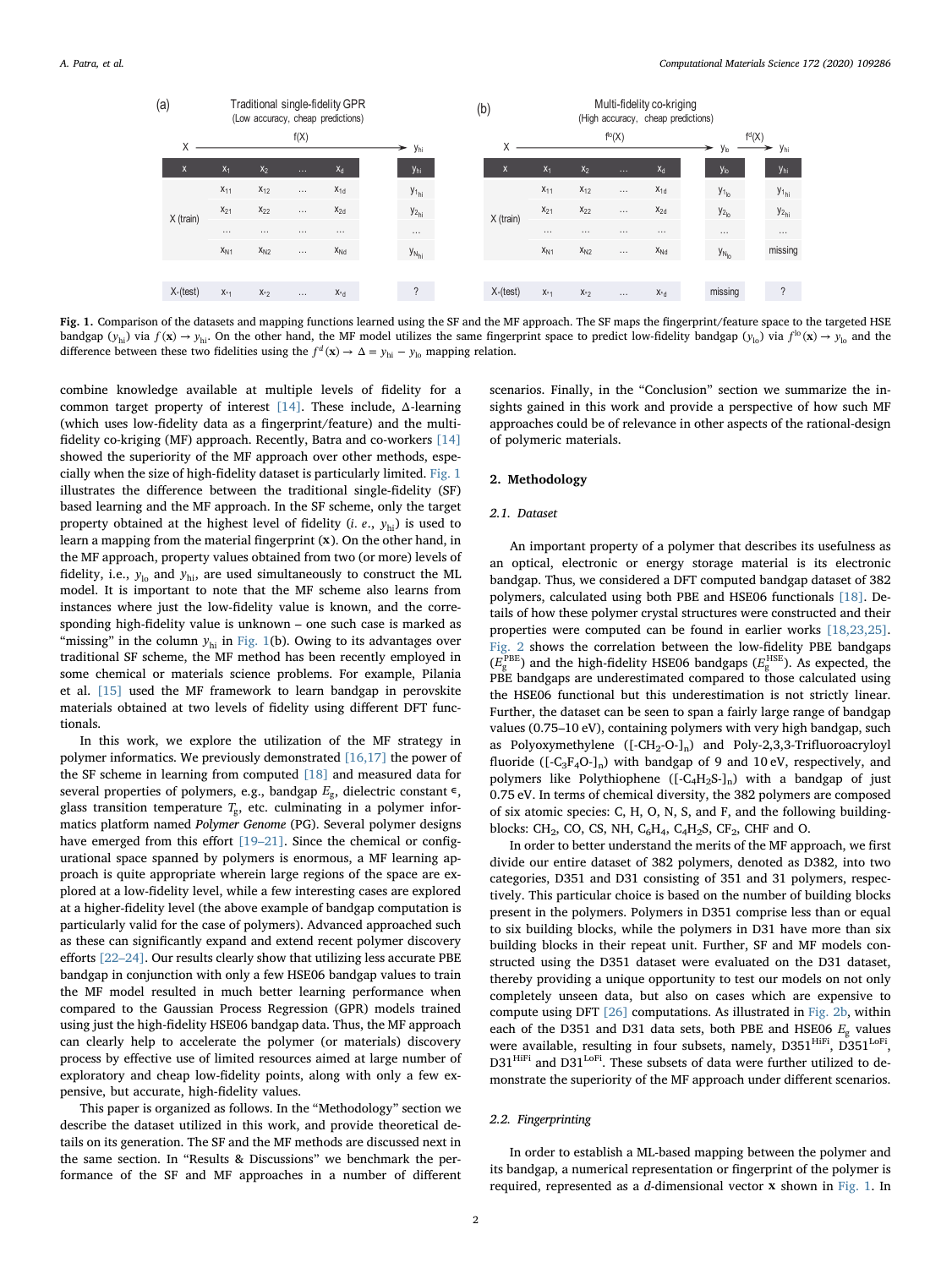<span id="page-2-0"></span>

Fig. 2. (a) The correlation between the two levels of fidelities (PBE and HSE06) present in the bandgap dataset of 382 polymers. (b) Division of the dataset into different subsets based on the fidelity of the data and the length of the polymer chains. Here, D351<sup>HiFi</sup> and D351<sup>LoFi</sup> denote two division of D351 dataset based on HSE06 and PBE bandgap values respectively. Likewise, D31 dataset is also divided into  $D31^{\text{HIFi}}$  and  $D31^{\text{LOFi}}$  datasets with HSE06 and PBE bandgap values of 31 polymers.

accordance with our previous work [\[17\]](#page-4-15), a hierarchical three-level fingerprinting scheme—composed of atomic [\[22\],](#page-4-13) quantitative structure-property relationship (QSPR) and morphological components—was used to represent the chemical and morphological information of the polymers. In total, a 187-dimensional fingerprint was used to fingerprint every polymer in this dataset. However, it is helpful to reduce the dimensionality of fingerprints to improve the performance of our model. To do so, we used the recursive feature elimination (RFE) algorithm [\[27\]](#page-4-16) and removed those fingerprint components which possessed a minimal contribution to the overall prediction accuracy of the targeted property (HSE band gap in our case). This reduced the dimensionality of our fingerprint to 116 and this "filtered" version of the fingerprint was used to train both the SF and the MF models. Details of this procedure has been described in detail elsewhere [\[17\]](#page-4-15).

#### 2.3. Machine learning models

#### 2.3.1. Single-fidelity model

To serve as a benchmark method against the MF model, we used the commonly employed SF based GPR algorithm. This is also the ML technique using which the current predictive models of Polymer Genome have been built. GPR, also known as kriging, is a widely used regression technique in applied sciences, including materials science [\[28,29\].](#page-4-17) It is a kernel based ML algorithm that uses the Bayesian statistical framework. The GPR model is built by fitting a Gaussian process to the training data, which is then used to obtain a distribution at any new point. In this work, the radial basis function (RBF) was used as the covariance function. The hyper parameters of the RBF kernel were determined by maximizing the log-likelihood function using the training data and 5-fold cross validation. It is important to note that, GPR or kriging is a SF model, which was trained using only the highfidelity HSE06 bandgap data as the target property. Thus, we refer to models constructed using this scheme as SF GPR models.

#### 2.3.2. Multi-fidelity co-kriging model

First proposed by Kennedy and O'Hagan [\[30\],](#page-4-18) MF is a natural extension of the kriging method with data available at multiple levels of fidelity [\[31\]](#page-4-19). As shown in [Fig. 1](#page-1-0) (b), the high-fidelity prediction in the MF approach not only depends on the low-fidelity function  $(f^{lo}(\mathbf{x}))$  but also on the difference between the low-fidelity and the high-fidelity functions  $(f<sup>d</sup>(x))$ . In the two-level MF approach, this is achieved by expressing the overall ML model as  $\mathbf{Z}_{hi}(\mathbf{x}) = \rho \mathbf{Z}_{lo}(\mathbf{x}) + \mathbf{Z}_{d}(\mathbf{x})$ , where,  $\mathbf{Z}_{lo}$ is the low-fidelity estimation and  $Z_d$  is the Gaussian process related to the difference between the two fidelities of data. In the context of this work,  $\mathbf{Z}_{\text{lo}}(.)$  and  $\mathbf{Z}_{\text{hi}}(.)$  are the Gaussian processes representing the lowfidelity (PBE bandgap) and the high-fidelity (HSE06 bandgap) datasets for the polymers under consideration. However, the MF approach assumes that for the polymers for which HSE06 bandgaps ( $y<sub>hi</sub>$ ) are available, their respective PBE bandgaps  $(y<sub>lo</sub>)$  are also known. Nonetheless, it is important to note that when the prediction for a new case is to be made, only the feature vector **x** is required.

[Table 1](#page-2-1) shows the various GPR and MF models that were constructed using different subsets of the polymer bandgap dataset. The philosophy behind creating a series of such ML models is to evaluate the performance of the SF and the MF approaches under different scenarios of systematically increasing low as well as high-fidelity data. For both the SF GPR and MF approaches, 5-fold cross-validation was adopted to ensure that the models do not over-fit the training data. The performance of the two approaches was compared in terms of the root mean square error (RMSE) and the correlation coefficient evaluated on different test sets, as explained in the next section.

## 3. Results and discussions

Before bench-marking the models described in the earlier section, we first sought to comprehensively study the performance of the MF method with respect to variation in the number of low-fidelity  $(N_{\text{lo}})$  and high-fidelity ( $N<sub>hi</sub>$ ) data points (assuming  $N<sub>hi</sub> ⊆ N<sub>lo</sub>$ ). These models were trained using subsets of the D351 dataset and the test-points were the remaining D351<sup>HiFi</sup> points (not in the training set). Averaged test RMSE over 50 runs for each of these models are shown in [Fig. 3\(](#page-3-0)a). Notably, the positive effect of larger  $N_{\text{lo}}$  can be seen on the test RMSE – the test error decreases systematically as we increase the number of low-fidelity data points to train our model. This clearly suggests that although lowfidelity points are not accurate, they still contain enough information to improve the ML model performance. This is also reflected in the first panel of [Fig. 3](#page-3-0)(b), where we show learning-curves of the test and training errors as a function of number of high-fidelity points in the

# <span id="page-2-1"></span>Table 1

The ML models constructed using different subsets of the *E*<sup>g</sup> dataset in order to evaluate the accuracy of the MF approach in comparison to GPR under different scenarios of available training data.

| Model              | Training data                                         |
|--------------------|-------------------------------------------------------|
| $GPR_{351}$        | D351 HiFi                                             |
| GPR <sub>382</sub> | $D351^{\text{HIFi}} + D31^{\text{HIFi}}$              |
| MF <sub>351</sub>  | $D351^{LoFi}$ + $D351^{HiFi}$                         |
| MF <sub>382a</sub> | $D351^{LoFi}$ + $D351^{HIFi}$ + $D31^{LoFi}$          |
| MF <sub>382h</sub> | $D351^{LoFi} + D351^{HiFi} + D31^{LoFi} + D31^{HiFi}$ |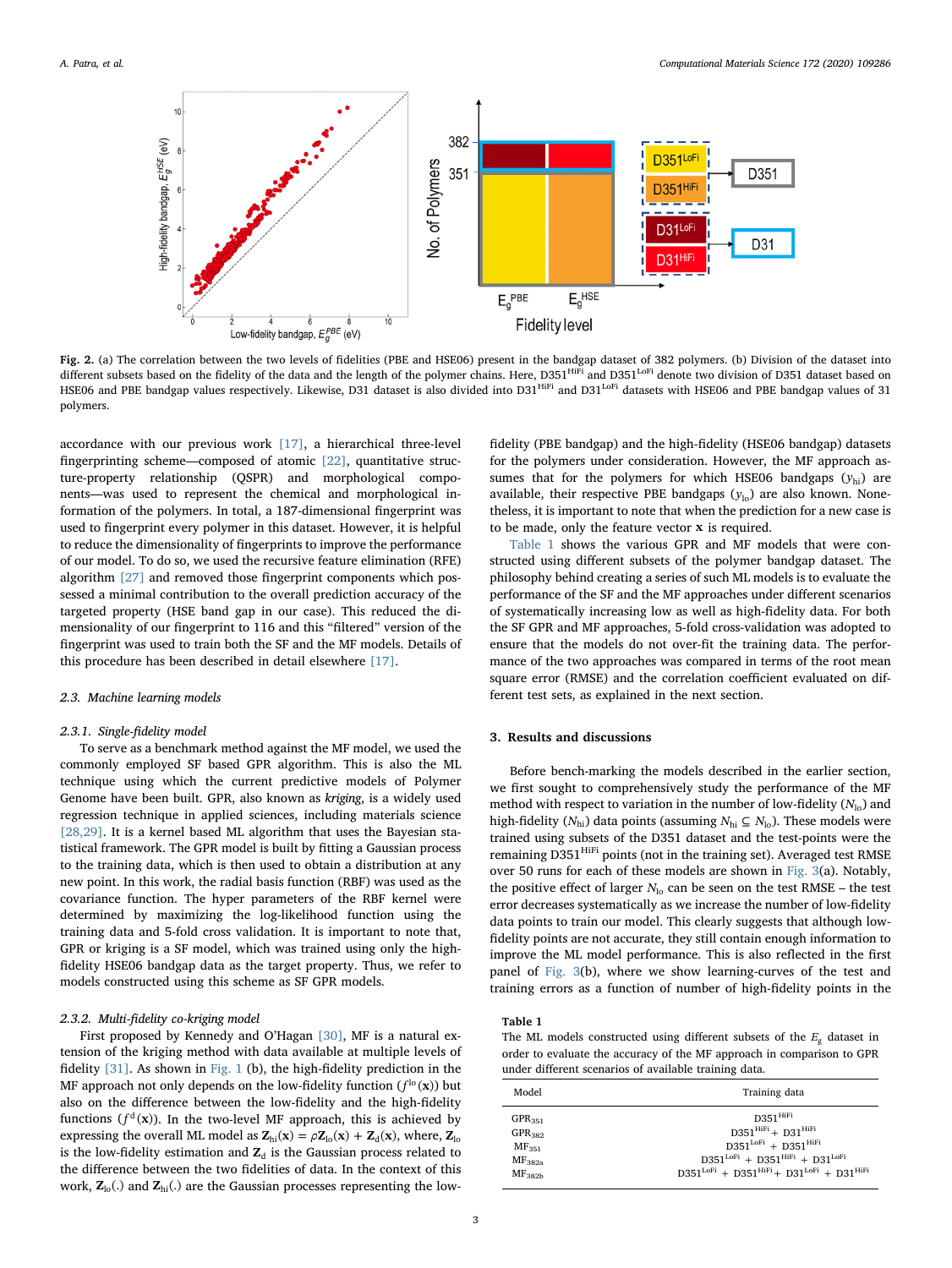<span id="page-3-0"></span>

Fig. 3. Figure (a) shows averaged test RMSE of MF model for different combination of low-( $N_{\text{lo}}$ ) and high-fidelity ( $N_{\text{hi}}$ ) data points. These RMSE's were calculated by taking the mean of the test RMSE from 50 different runs. First panel of figure (b) depicts a comparison of learning-curves for the GPR and MF model. Train errors of both GPR and MF model are shown in the next panel when both are trained with D351 dataset. Prediction accuracy of D31 dataset is shown in the third panel, whereas the last panel shows the train error of the MF model trained with the full dataset of 382 polymers.

training set.

To further highlight the flexibility and the associated effect on the performance of the MF approach, two sets of learning curves are shown: one with 300 and other with 350 known low-fidelity PBE bandgap values. In each case the test set consisted of the remaining HSE06 points. The following important observations can be made: first, both test and train errors of the MF model are smaller compared to that of the GPR model for a particular training set size (i.e. *N*hi or HSE bandgap data size), especially when the training set size is fairly small. We again note that GPR represents a benchmark case just trained using the highfidelity data. Second, test error in the MF model decreases when  $N_{lo}$  is higher or larger number of low-fidelity data is known during training (see the  $N_{\text{lo}} = 300$  and  $N_{\text{lo}} = 350$  curves). Thus, the MF learning-curve for the model trained with 350 low-fidelity data reaches the test RMSE of 0.27 eV compared to the value of 0.47 eV test RMSE of the SF GPR model when tested for the case of 200 high-fidelity bandgap values. Both the above observations are in-line with the previous remark that the knowledge of the low-fidelity data, although somewhat inaccurate, can still improve the accuracy of the ML models. Finally, we note that the number of low-fidelity and high-fidelity data required to improve the performance of the MF approach in comparison to the SF model is problem-specific. It depends on the accuracy of the LF data, noise in the HF data, and the ratio of the cost required to obtain the data points at different levels of fidelity.

The training error of the two models on the entire D351 dataset, namely GPR<sub>351</sub> and MF<sub>351</sub>, are depicted comparatively on the leftmost side of the 2nd panel of [Fig. 3\(](#page-3-0)b). In the middle of the 2nd panel, we show the predictive capabilities of these models on the hold-out set of 31 polymers (D31). We also show how this test error is drastically reduced when low-fidelity data is introduced for the D31 dataset (see  $MF<sub>382a</sub>$ ). Finally, 5-fold cross-validation is used on the entire dataset of 382 polymers to construct the models  $GPR<sub>382</sub>$  and  $MF<sub>382b</sub>$ . We notice that the MF models outperform GPR models in all scenarios and possess tremendous utility when making predictions in new chemical spaces. We note that the MF<sub>382b</sub> built using the entire dataset can be considered as the best model for future use. [Fig. 4](#page-3-1) shows a parity plot, comparing the predicted vs the DFT computed HSE06 bandgap values of this final model. Favorable performance across the entire 0.75–10 eV range can be seen.

<span id="page-3-1"></span>

Fig. 4. As reported earlier (in the third panel of [Fig. 3](#page-3-0) (b), the inclusion of more PBE bandgaps in the training data remarkably improved the prediction accuracy of MF model. In this figure, we show a parity plot of that model ( $MF<sub>382b</sub>$ ).

#### 4. Conclusion

In conclusion, we demonstrated that fusing information available at multiple levels of fidelity can indeed be useful for building powerful and accurate predictive models. Using a bandgap dataset of 382 polymers, computed at two different levels of fidelity by employing different DFT functionals, i.e. low-fidelity PBE and high-fidelity HSE06, we built a series of multi-fidelity co-kriging models, and evaluated their performance against traditional Gaussian process regression based models which use information only at a single level of fidelity. The multi-fidelity models were found to consistently outperform the traditional single fidelity models, especially in scenarios when large volumes of low-fidelity data was available. Further, for cases where the lowfidelity information was available, we found that the predictions from